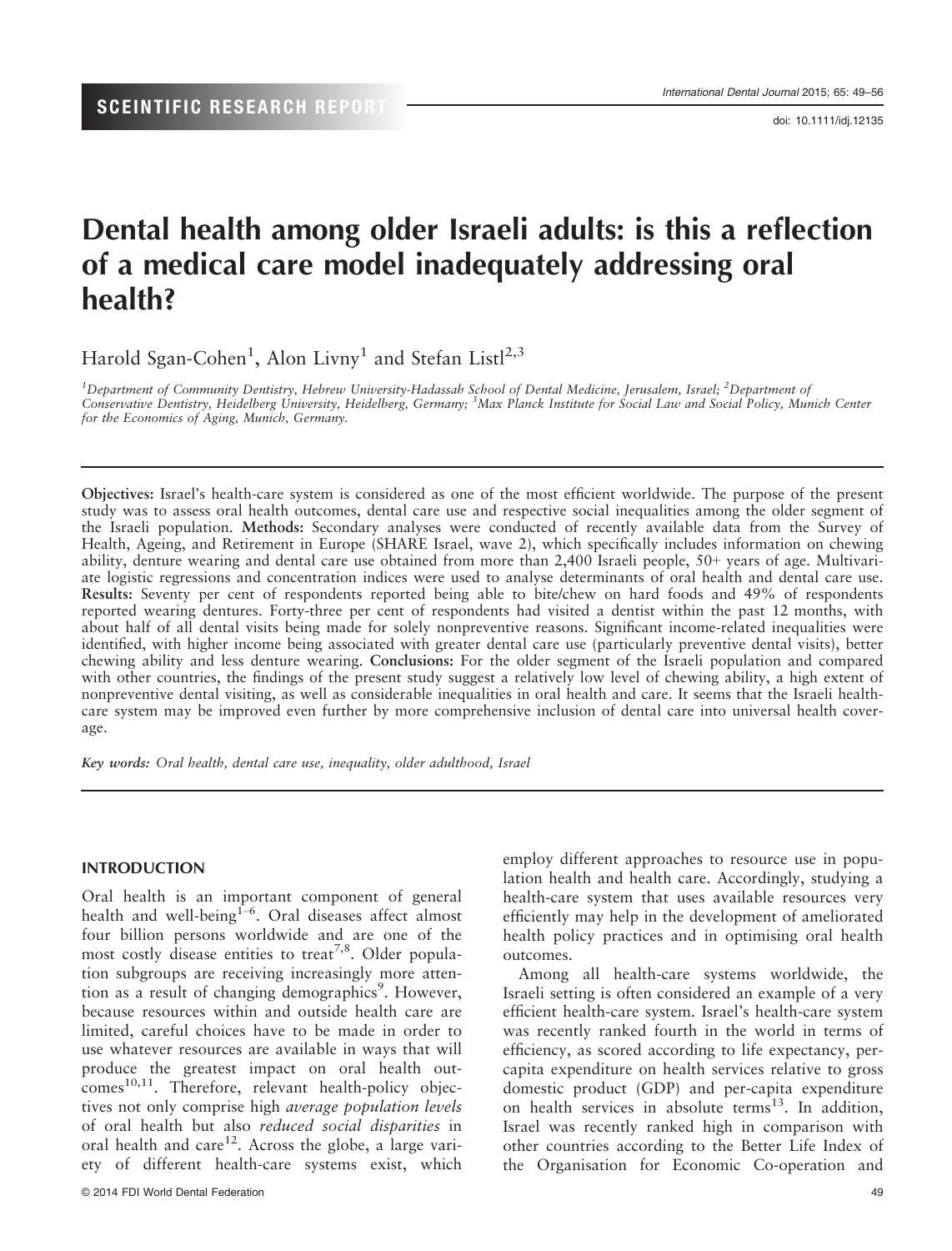Development  $(OECD)<sup>14</sup>$ . According to the World Health Organisation (WHO), life expectancy in Israel is 81.8 years, an increase of about 10 years since the 1970s, and infant mortality ranks at 4.3 (no. of deaths per 10,000 births), a decrease of about 6.5-fold since the  $1970s^{15,16}$ . The population of Israel is 8.2 million, and 23.9% of individuals are older than 50 years of age<sup>17</sup>.

Since the 1920s, the Israeli health-care system has been dominated by the National Labor Union's 'General Sick Fund' (GSF). In the 1980s, three smaller funds started to grow and develop, but the GSF remained dominant. Following a State Commission of Enquiry in 1990, National Health Insurance (NHI) legislation was introduced on 1 January  $1995^{18,19}$ . The preamble to the NHI law clearly declares that 'Medical insurance, under this law, shall be based on principles of justice, equality and mutual assistance'. NHI services are delivered by the four sick funds. The 'health-care basket' was initially based on the previous 'basket' of the GSF that had never included provision of dental health-care components. Only 15 years later, in 2010, did the Israel Ministry of Health decide to include dental health services within the 'basket'. The dental health services now included are restorative coverage from birth to age 12 years (delivered by the four sick funds) and preventive dental services for children from preschool kindergarten to 9th grade at school (delivered by the local municipalities or their private contractors). At an international comparative level, Israel presents a unique and unprecedented health-care delivery system:

- A country proud of and committed to its national health-care responsibilities
- A national health-care system that has only very recently included a small and limited dental health-care component.

With respect to oral health outcomes associated with the Israeli health-care system, there is a paucity of evidence. In particular, existing data on oral health, dental care utilisation and respective social inequalities among the middle and later adulthood Israeli population, are scarce. As a result of its distinctive situation, investigation of the Israeli dental health-care system is both important and interesting. Benchmarking the performance of the Israeli healthcare system, in terms of oral health and dental care, may be particularly appealing because Israel presents a specific setting in which public subsidies for health care are generally very generous, but public subsidies for dental care are minimal $18,19$ . This sets a unique example of a system in which 'everything but dentistry' is covered by social health insurance for people in middle and late adulthood, thus emphasising the self-responsibility of adults for their own oral health.

Therefore, the purpose of the present study was to assess oral health outcomes, dental care use and respective social inequalities among the older segment of the Israeli population and to benchmark the findings for oral health in Israel with comparable information from several European countries. It was hypothesised that the notion of a favourable healthcare system in Israel is not applicable to oral health and dental care in middle and later adulthood.

## **METHODS**

The present study is based on secondary analysis of data from wave 2 of the Survey of Health, Ageing, and Retirement in Europe (SHARE release 2.6.0). Therefore, approval by an ethics committee or consent from participants specifically for this paper was not required. The data include unique information on the health and living conditions of Israeli people, 50 years of age and older (SHARE Israel). The data were collected in 2009–2010 and became available for research purposes in November 2013. Jewish-Israeli people who immigrated to Israel before 1989 or were born in Israel were interviewed in the Hebrew language, Arab citizens of Israel were interviewed in the Arabic language and immigrants of the Russian immigration to Israel in the 1990s were interviewed in the Russian language. Data were collected by self-completed paper-pencil questionnaires, as well as by computer-assisted personal interviews. Further details regarding methodological aspects of SHARE and SHARE Israel can be found in www.share-project.org and in the literature<sup>20-22</sup>.

In addition to the general characteristics (age, sex, subjective health and labour force status) of the respondents, SHARE wave 2 provides information on the oral health status and dental care utilisation of Israeli subjects. With respect to oral health, SHARE provides information on chewing ability (a binary variable assessed through the question 'Can you bite and chew on hard foods such as a firm apple without diffi- $\textit{culty?'}$  – answering categories: 'yes' or 'no') and on denture wearing (a binary variable that reports whether an individual has responded with 'yes' or 'no' to the question 'Do you use dentures?'). For various European countries, previous studies have used these SHARE variables as oral health proxies<sup>23-27</sup>.

With respect to dental care utilisation, SHARE participants were asked to answer the question 'During the last 12 months, have you seen a dentist or a dental hygienist?'. If respondents had answered 'yes' to the above question, more detailed information about the type of care received was obtained using the following question: 'Was that for routine control or prevention, for treatment, or for both?'. Based on these questions, we derived the following dental care use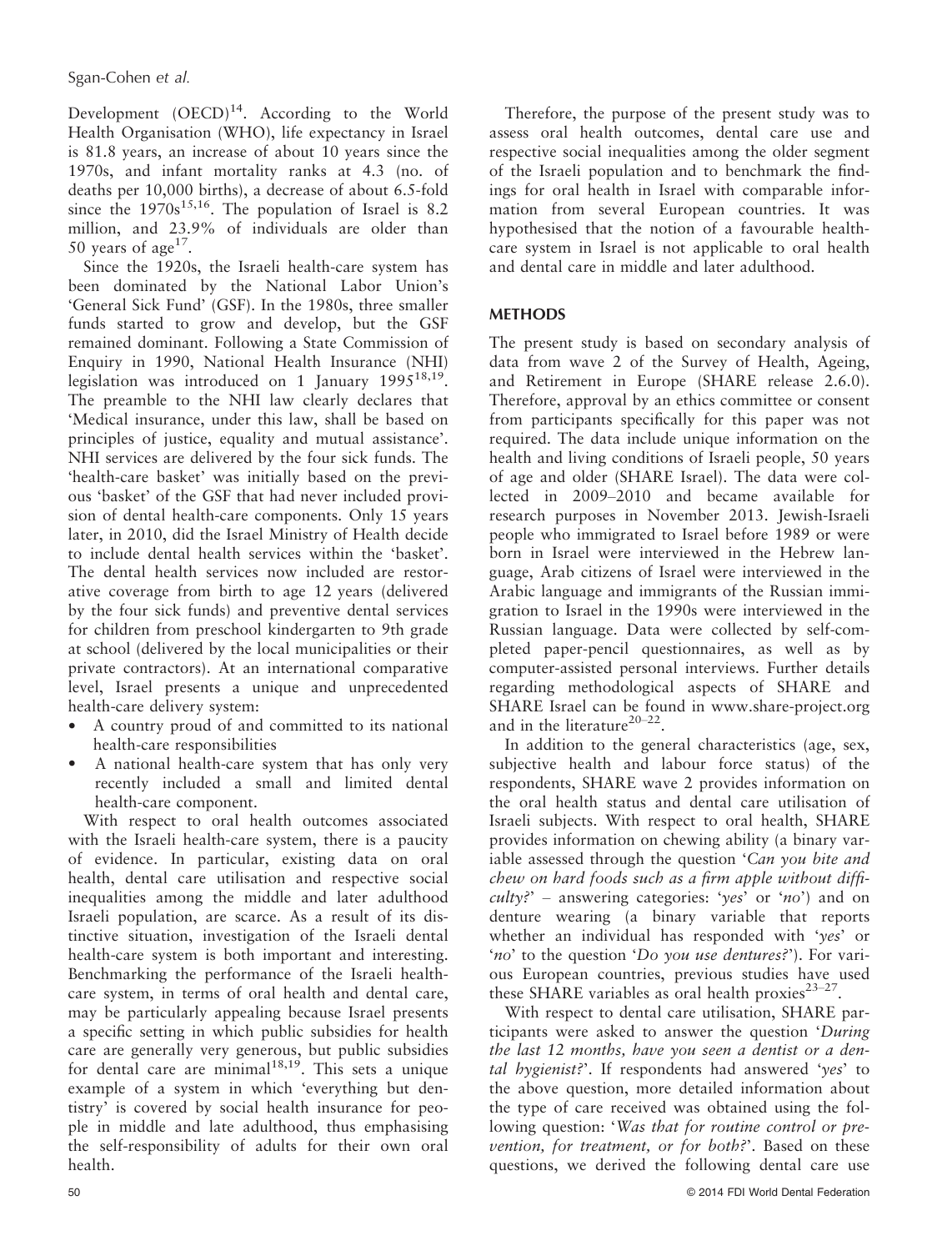variables: (i) any dental care use; (ii) preventive dental care use only; (iii) operative dental care use only; and (iv) preventive and operative care use. Previous studies have used these SHARE variables to analyse dental care use in Europe.<sup>28,29</sup> SHARE also provides information on respondents' dental insurance coverage, which can be considered a relevant determinant of dental care use. The respective information was assessed through the question 'Who finally pays for dental care?' with the possible answer categories 'yourself only', 'mostly yourself', 'mostly your health insurance', or 'your health insurance only'. For purpose of our analyses, and in line with previous stud $ies<sup>29</sup>$ , we constructed a binary control variable which combines the categories 'mostly your health insurance' and 'your health insurance only' versus the categories 'yourself only' and 'mostly yourself'.

Analogous to previous SHARE-based and dentistryrelated work for other countries<sup>25,26,28</sup>, we relied on net equivalised income as a socio-economic measure according to the definition of the  $OECD<sup>30</sup>$ . This measure factors in household size and age of household members (i.e. children 14 years of age or younger are assumed to contribute less to household consumption than the household head or other household members older than 14 years of age). Note that we treated respondents whose net monthly household income exceeded the equivalent of  $£100,000$  as statistical outliers and excluded such observations in our analysis to prevent bias in our sample.

To analyse variations in oral health-related outcomes and dental care utilisation within the Israeli population 50+ years of age, multivariate logistic regressions and concentration indices were used. In logistic regression models for chewing ability and denture wearing, age, sex, equivalised income (in tertiles), dental attendance, subjective general health and labour force status were included as control variables. The same set of control variables, as well as dental insurance coverage and oral-health parameters (chewing ability and denture wearing), were included in regression models for assessing variations in dental care utilisation. In addition to regression models, concentration indices were calculated for more detailed analysis of socio-economic inequalities, using equivalised income as a socio-economic measure. The concentration index has frequently been used previously to quantify the degree of relative socio-economic inequality in a dental (care) outcome<sup>25,26,28,31–34</sup>; it is specified to take on values between  $-1$  and  $+1$ , whereby a value of '0' represents perfect equality in the outcome parameter across all socio-economic groups. This measure provides complementary information to parameter estimates obtained from logistic regression modelling and identifies not only linear social gradients but all kinds of deviation from social equality. Note that, in the present study, positive values of the concentration index indicate that population groups with higher income have better chewing ability, are less likely to wear dentures, or have a greater extent of dental care use. Also note that there are subtle differences between weighting variables which are available for Israel and other SHARE wave 2 countries: previous concentration index analyses for European countries relied on design weights, whereas no such variable is available for Israel. Therefore, in the present study, calculation of concentration indices for Israel employed a calibrated individual weight variable. For comparability of concentration indices between Israel and other SHARE countries, concentration indices were analogously computed for European countries also using calibrated individual weight variables (results in Appendix S1). All data analyses were carried out in STATA/SE 12.0 (StataCorp, College Station, TX, USA).

# RESULTS

Table 1 displays demographic characteristics of the study sample and selected SHARE variables that were used to explain variations in oral health and dental care use. The study sample included 2,441 persons. Mean respondents' age was 68 years and women comprised 56% of the sample. Average equivalised income was €1,626. For one in 10 respondents, dental

Table 1 Descriptive statistics of the Survey of Health, Ageing, and Retirement in Europe (SHARE) measures employed for Israeli people, 50+ years of age

| Variable                                                           | Value*            | $\boldsymbol{n}$ |
|--------------------------------------------------------------------|-------------------|------------------|
| Age (years)                                                        | $68.4 \pm 9.6$    | 2,441            |
| Sex                                                                |                   |                  |
| Female                                                             | 56.4%             | 2,441            |
| Male                                                               | 43.6%             | 2,441            |
| OECD equivalised income $(\epsilon)$                               | $1,626 \pm 2,838$ | 1,762            |
| Dental care is paid for:                                           |                   |                  |
| Mostly or fully by insurance                                       | 10.0%             | 2,280            |
| Mostly or fully by respondent                                      | 90.0%             | 2,280            |
| Subjective general health is:                                      |                   |                  |
| Excellent                                                          | $6.0\%$           | 2,417            |
| Very good                                                          | 17.4%             | 2,417            |
| Good                                                               | 26.2%             | 2,417            |
| Fair                                                               | 31.9%             | 2,417            |
| Poor                                                               | 18.5%             | 2,417            |
| Labour force status                                                |                   |                  |
| Employed or self-employed<br>(including working for family         | 31.3%             | 2,404            |
| business)                                                          |                   |                  |
| Retired                                                            | 44.9%             | 2,404            |
| Unemployed and looking for work                                    | $1.5\%$           | 2,404            |
| Permanently sick or disabled                                       | $6.9\%$           | 2,404            |
| Homemaker                                                          | 14.0%             | 2,404            |
| Other (rent, live off own property,<br>student, do voluntary work) | $1.3\%$           | 2,404            |

\*Values are given as mean  $\pm$  standard deviation or percentage. OECD, Organisation for Economic Co-operation and Development.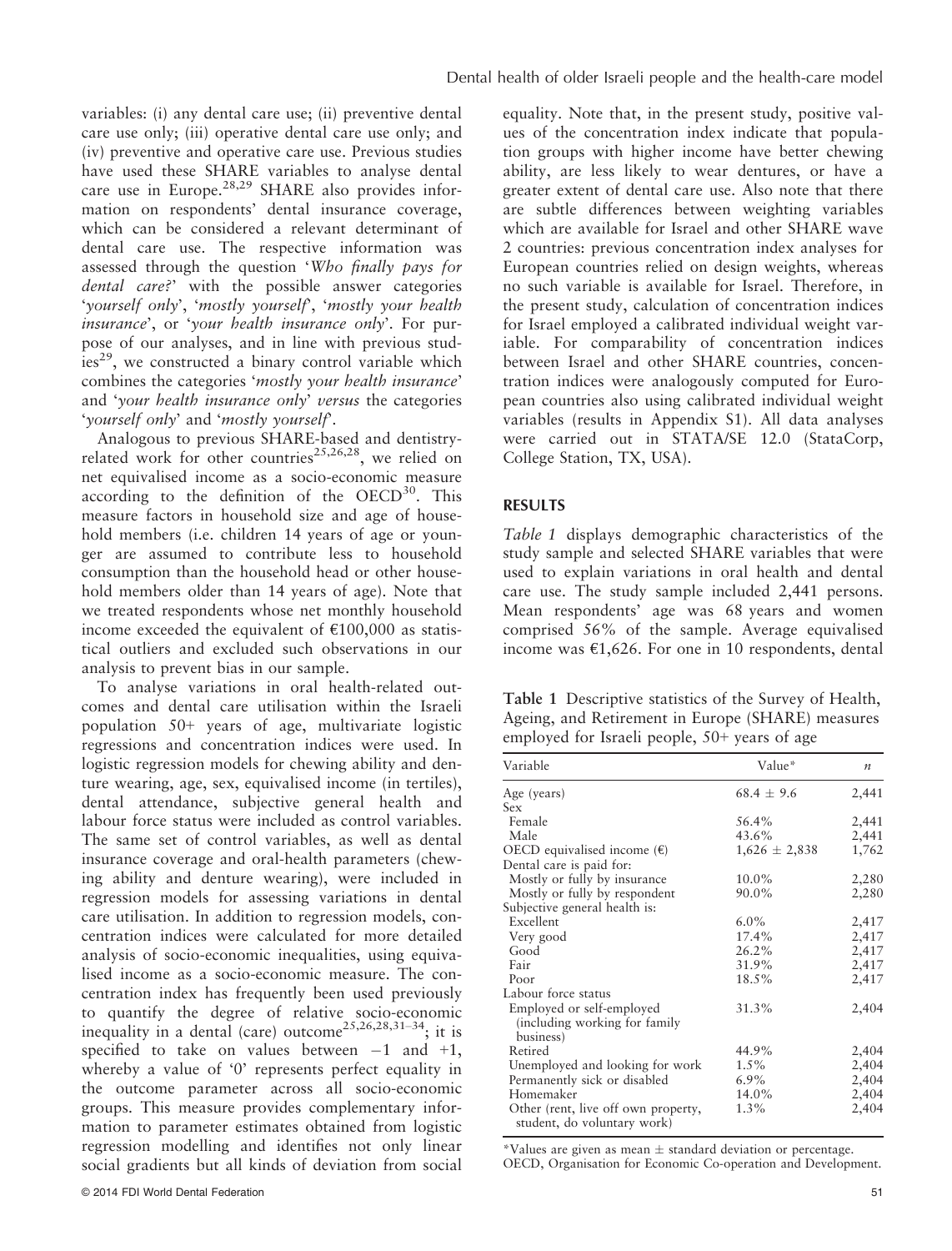care is paid for mostly or fully by health insurance. About half of all respondents reported having excellent, very good or good general health, whereas the other half of the respondents reported having fair or poor general health. At the time of the interview, 31% of respondents were employed or self-employed, 45% were retired, 2% were unemployed, 7% indicated that they were permanently sick or disabled and 14% reported being a homemaker. Table 2 shows descriptive statistics of SHARE variables for oral health and dental care use in Israeli people 50+ years of age. Seventy per cent of respondents reported being able to bite or chew hard foods, and 49% of respondents indicated wearing dentures. Forty-three per cent of respondents indicated that they had utilised dental care within the past 12 months; 9% of respondents had used only preventive dental care, 22% only operative dental care and 12% had used both preventive and operative dental care.

Table 3 displays the results from multivariate regression analysis on chewing ability and denture wearing. With respect to chewing ability, the following significant parameter estimates were identified: older age was associated with reduced chewing ability; being in the upper tertile of the income distribution increased the odds of being able to bite/chew on hard foods in comparison with being in the lower tertile of the income distribution  $[odds \text{ ratio } (OR) =$ 1.48; 95% CI: 1.11–1.97]; compared with excellent general health, having fair or poor general health was associated with reduced chewing ability; and compared with persons who were employed or selfemployed, chewing ability was reduced in retired, permanently sick or disabled persons as well as in

Table 2 Descriptive statistics of Survey of Health, Ageing, and Retirement in Europe (SHARE) variables for oral health and dental care use among Israeli people, 50+ years of age

| Variable                                 | $Value(\% )$ | $\boldsymbol{n}$ |
|------------------------------------------|--------------|------------------|
| Chewing ability                          |              |                  |
| Able to bite/chew on hard food           | 70.3         | 2,418            |
| Not able to bite/chew on hard food       | 29.7         | 2,418            |
| Denture wearing                          |              |                  |
| Yes                                      | 48.7         | 2,422            |
| N <sub>0</sub>                           | 51.3         | 2,422            |
| Any dental care use                      |              |                  |
| <b>Yes</b>                               | 43.1         | 2,414            |
| N <sub>0</sub>                           | 56.9         | 2,414            |
| Preventive dental care use only          |              |                  |
| Yes                                      | 8.7          | 2,414            |
| N <sub>0</sub>                           | 91.3         | 2,414            |
| Operative dental care use only           |              |                  |
| Yes                                      | 22.0         | 2,414            |
| No                                       | 78.0         | 2,414            |
| Preventive and operative dental care use |              |                  |
| Yes                                      | 12.3         | 2,414            |
| No                                       | 87.7         | 2,414            |

Table 3 Results from multivariate logistic regression analysis on chewing ability and denture wearing

| Variable                           | Chewing ability |                | Denture wearing |               |  |
|------------------------------------|-----------------|----------------|-----------------|---------------|--|
|                                    | <b>OR</b>       | 9.5% CI        | <b>OR</b>       | 9.5% CI       |  |
| Age (years)                        | $0.96*$         | $0.95 - 0.97$  | $1.07*$         | $1.05 - 1.08$ |  |
| Gender                             |                 |                |                 |               |  |
| Male                               | $1$ (ref.)      |                | $1$ (ref.)      |               |  |
| Female                             | 0.86            | $90.67 - 1.08$ | 0.961           | $0.76 - 1.21$ |  |
| Income                             |                 |                |                 |               |  |
| Lower tertile                      | $1$ (ref.)      |                | $1$ (ref.)      |               |  |
| Middle tertile                     | 1.31            | $1.00 - 1.72$  | 0.87            | $0.67 - 1.14$ |  |
| Upper tertile                      | $1.48*$         | $1.11 - 1.97$  | $0.48*$         | $0.36 - 0.63$ |  |
| Dental attendance                  |                 |                |                 |               |  |
| (last year)                        |                 |                |                 |               |  |
| No                                 | $1$ (ref.)      |                | $1$ (ref.)      |               |  |
| Yes                                | 1.18            | $0.93 - 1.49$  | $0.35*$         | $0.28 - 0.44$ |  |
| General health                     |                 |                |                 |               |  |
| Excellent                          | $1$ (ref.)      |                | $1$ (ref.)      |               |  |
| Very good                          | 1.05            | $0.50 - 2.23$  | 1.05            | $0.62 - 1.78$ |  |
| Good                               | 0.51            | $0.26 - 1.02$  | 1.43            | $0.87 - 2.37$ |  |
| Fair                               | $0.34*$         | $0.17 - 0.67$  | $1.79*$         | 1.091-2.94    |  |
| Poor                               | $0.18*$         | $0.09 - 0.37$  | 1.88*           | 1.097-3.23    |  |
| Labour force status                |                 |                |                 |               |  |
| Employed or<br>self-employed       | $1$ (ref.)      |                | $1$ (ref.)      |               |  |
| Retired                            | $0.63*$         | $0.44 - 0.89$  | 1.32            | $0.97 - 1.78$ |  |
| Unemployed and<br>looking for work | 0.87            | $0.29 - 2.59$  | 0.94            | $0.38 - 2.33$ |  |
| Permanently sick<br>or disabled    | $0.35*$         | $0.21 - 0.57$  | 1.23            | $0.75 - 2.01$ |  |
| Homemaker                          | $0.48*$         | $0.31 - 0.73$  | 1.26            | $0.86 - 1.83$ |  |
| Other                              | 0.57            | $0.23 - 1.45$  | 1.18            | $0.46 - 3.01$ |  |
| Number of<br>observations          | 1,738           |                | 1,741           |               |  |

\*Statistical significance at the level of <5%.

95% CI, 95% confidence interval; OR, odds ratio.

homemakers. With respect to denture wearing, the following significant parameter estimates were observed: older age was associated with a higher probability of denture wearing; being in the upper tertile of the income distribution decreased the odds of denture wearing in comparison with being in the lower tertile of the income distribution ( $OR = 0.48$ ; 95% CI: 0.36–0.63); compared with excellent general health, having fair or poor general health was associated with a higher likelihood of denture wearing.

Table 4 shows the results from multivariate logistic regression analysis on dental care utilisation. With respect to utilisation of any dental care within the past 12 months, the following significant parameter estimates were identified: women were more likely to have used dental care than men; being in the upper tertile instead of the lower tertile of the income distribution increased the probability of any dental care use (OR = 1.53; 95% CI: 1.16–2.01); compared with persons who were employed or self-employed, the probability of any dental care use was lower for homemakers; wearing dentures reduced the probability of any dental care use. With respect to utilisation of solely preventive dental care, women were more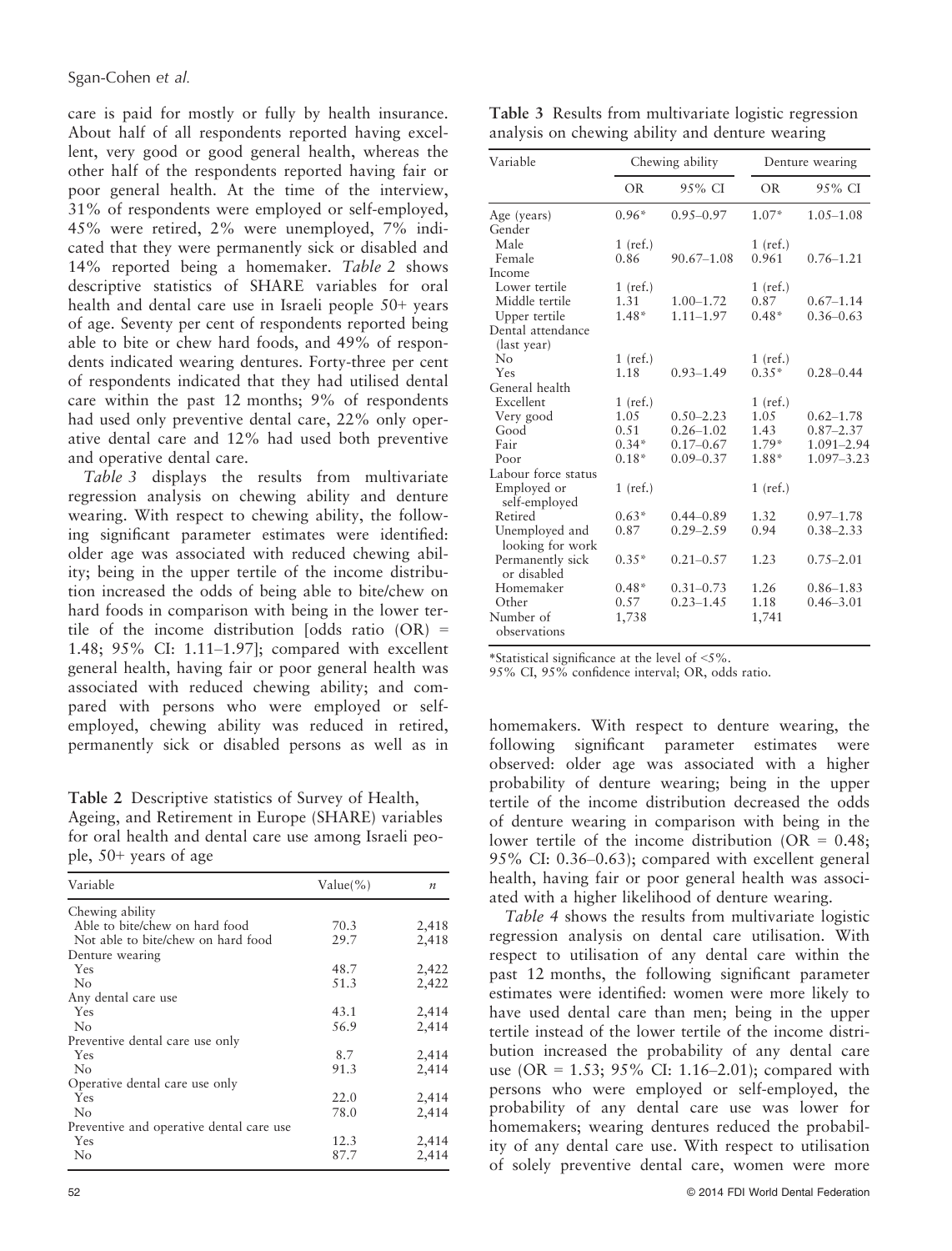Table 4 Results from multivariate logistic regression analysis on dental care use items

| Variable                           | Any dental care |               | Preventive only |                |            | Operative only |            | Preventive + operative |  |
|------------------------------------|-----------------|---------------|-----------------|----------------|------------|----------------|------------|------------------------|--|
|                                    | <b>OR</b>       | 95% CI        | <b>OR</b>       | 95% CI         | <b>OR</b>  | 95% CI         | <b>OR</b>  | 95% CI                 |  |
| Age (years)                        | 0.99            | $0.98 - 1.01$ | 1.02            | $0.99 - 1.04$  | 1.00       | $0.98 - 1.02$  | $0.97*$    | $0.95 - 0.99$          |  |
| Gender                             |                 |               |                 |                |            |                |            |                        |  |
| Male                               | $1$ (ref.)      |               | $1$ (ref.)      |                | $1$ (ref.) |                | $1$ (ref.) |                        |  |
| Female                             | $1.47*$         | $1.18 - 1.84$ | $1.72*$         | $1.16 - 2.55$  | 1.23       | $0.95 - 1.59$  | 1.09       | $0.79 - 1.49$          |  |
| Income                             |                 |               |                 |                |            |                |            |                        |  |
| Lower tertile                      | $1$ (ref.)      |               | $1$ (ref.)      |                | $1$ (ref.) |                | $1$ (ref.) |                        |  |
| Middle tertile                     | 1.16            | $0.89 - 1.52$ | 0.95            | $0.51 - 1.77$  | 0.94       | $0.69 - 1.27$  | $1.68*$    | $1.10 - 2.56$          |  |
| Upper tertile                      | $1.53*$         | $1.16 - 2.01$ | $2.37*$         | $1.40 - 4.04$  | 0.91       | $0.66 - 1.27$  | $1.54*$    | $1.00 - 2.35$          |  |
| General health                     |                 |               |                 |                |            |                |            |                        |  |
| Excellent                          | $1$ (ref.)      |               | $1$ (ref.)      |                | $1$ (ref.) |                | $1$ (ref.) |                        |  |
| Very good                          | 0.97            | $0.60 - 1.55$ | 0.76            | $0.39 - 1.47$  | 1.89       | $0.96 - 3.73$  | 0.67       | $0.37 - 1.23$          |  |
| Good                               | 0.92            | $0.59 - 1.46$ | 0.66            | $0.34 - 1.28$  | $2.19*$    | 1.14: 4.21     | 0.57       | $0.32 - 1.02$          |  |
| Fair                               | 0.89            | $0.56 - 1.40$ | $0.44*$         | $0.22 - 0.86$  | $2.24*$    | $1.17 - 4.29$  | 0.67       | $0.37 - 1.20$          |  |
| Poor                               | 0.81            | $0.49 - 1.34$ | $0.40*$         | $0.16 - 0.95$  | 2.02       | $0.10 - 4.07$  | 0.65       | $0.33 - 1.27$          |  |
| Labour force status                |                 |               |                 |                |            |                |            |                        |  |
| Employed or self-employed          | $1$ (ref.)      |               | $1$ (ref.)      |                | $1$ (ref.) |                | $1$ (ref.) |                        |  |
| Retired                            | 1.10            | $0.82 - 1.47$ | 1.26            | $0.79 - 2.01$  | 0.97       | $0.69 - 1.35$  | 1.13       | $0.75 - 1.70$          |  |
| Unemployed and looking<br>for work | 1.15            | $0.45 - 2.95$ | 0.97            | $0.11 - 8.47$  | 2.18       | $0.89 - 5.32$  | Ť.         | $\ddagger$             |  |
| Permanently sick or disabled       | 0.63            | $0.37 - 1.05$ | 0.53            | $0.11 - 2.45$  | 0.74       | $0.41 - 1.34$  | 0.62       | $0.30 - 1.30$          |  |
| Homemaker                          | $0.50*$         | $0.35 - 0.73$ | 0.57            | $0.27 - 1.21$  | 0.77       | $0.50 - 1.19$  | $0.47*$    | $0.25 - 0.87$          |  |
| Other                              | $3.32*$         | $1.21 - 9.12$ | $6.13*$         | $2.13 - 17.65$ | 1.41       | $0.47 - 4.29$  | 0.92       | $0.20 - 4.24$          |  |
| Ability to bite/chew on hard food  |                 |               |                 |                |            |                |            |                        |  |
| $\rm No$                           | $1$ (ref.)      |               | $1$ (ref.)      |                | $1$ (ref.) |                | $1$ (ref.) |                        |  |
| Yes                                | 0.87            | $0.67 - 1.13$ | $2.28*$         | $1.20 - 4.32$  | $0.71*$    | $0.53 - 0.95$  | 0.85       | $0.58 - 1.25$          |  |
| Denture wearing                    |                 |               |                 |                |            |                |            |                        |  |
| $\rm No$                           | $1$ (ref.)      |               | $1$ (ref.)      |                | $1$ (ref.) |                | $1$ (ref.) |                        |  |
| Yes                                | $0.33*$         | $0.26 - 0.42$ | $0.38*$         | $0.24 - 0.59$  | $0.48*$    | $0.36 - 0.63$  | $0.49*$    | $0.35 - 0.69$          |  |
| Dental care is paid for:           |                 |               |                 |                |            |                |            |                        |  |
| Mostly or fully by respondent      | $1$ (ref.)      |               | $1$ (ref.)      |                | $1$ (ref.) |                | $1$ (ref.) |                        |  |
| Mostly or fully by insurance       | 0.85            | $0.60 - 1.21$ | 0.81            | $0.44 - 1.47$  | 0.81       | $0.54 - 1.23$  | 1.18       | $0.74 - 1.87$          |  |
| Number of observations             | 1,669           |               | 1,669           |                | 1,669      |                | 1,646      |                        |  |

\*Statistical significance at the level of <5%.

† Dropped because of perfect co-linearity (23 observations were not used).

95% CI, 95% confidence interval; OR, odds ratio.

likely to use such services; being in the upper tertile instead of the lower tertile of the income distribution increased the probability of preventive dental care (OR = 2.37; 95% CI: 1.40–4.04); compared with excellent general health, having fair or poor general health was associated with lower utilisation of solely preventive care; good chewing ability increased, and wearing dentures reduced, the probability of solely preventive dental care use. With respect to utilisation of solely operative dental care, this was increased in subjects with good or fair general health in comparison with those with excellent health; good chewing ability and wearing dentures both reduced the probability of solely operative dental care use. With respect to combined utilisation of preventive and operative dental care, older age was associated with lower utilisation; compared with being in the lower tertile of the income distribution, the probability of using both preventive and operative dental care was higher when being in the middle income tertile  $(OR = 1.68; 95\%)$ CI: 1.10–2.56) or in the upper income tertile (OR  $=$ 1.54; 95% CI: 1.00–2.35); in comparison with employed or self-employed respondents, homemakers

Table 5 Concentration indices of income-related inequalities in oral health and utilisation of dental care parameters

|                            | Concentration index | 95% CI                  |
|----------------------------|---------------------|-------------------------|
| Oral health                |                     |                         |
| Chewing ability            | $0.09*$             | $0.07$ to $0.10$        |
| Denture wearing            | $-0.14*$            | $-0.17$ to $-0.11$      |
| Utilisation of dental care |                     |                         |
| Any dental care            | $0.09*$             | $0.06 \text{ to } 0.12$ |
| Preventive only            | $0.26*$             | $0.17$ to $0.35$        |
| Operative only             | $-0.03$             | $-0.08$ to 0.02         |
| Preventive and operative   | $0.17*$             | $0.11$ to $0.24$        |

\*Statistical significance at the level of <5%; results are weighted (calibrated individual weights).

95% CI, 95% confidence interval.

were less likely to use combined preventive and operative dental care; wearing dentures also reduced the probability of such dental care use.

Table 5 shows concentration indices for quantifying the degree of relative socio-economic inequalities in oral health and utilisation of dental care parameters. A significantly higher concentration of good chewing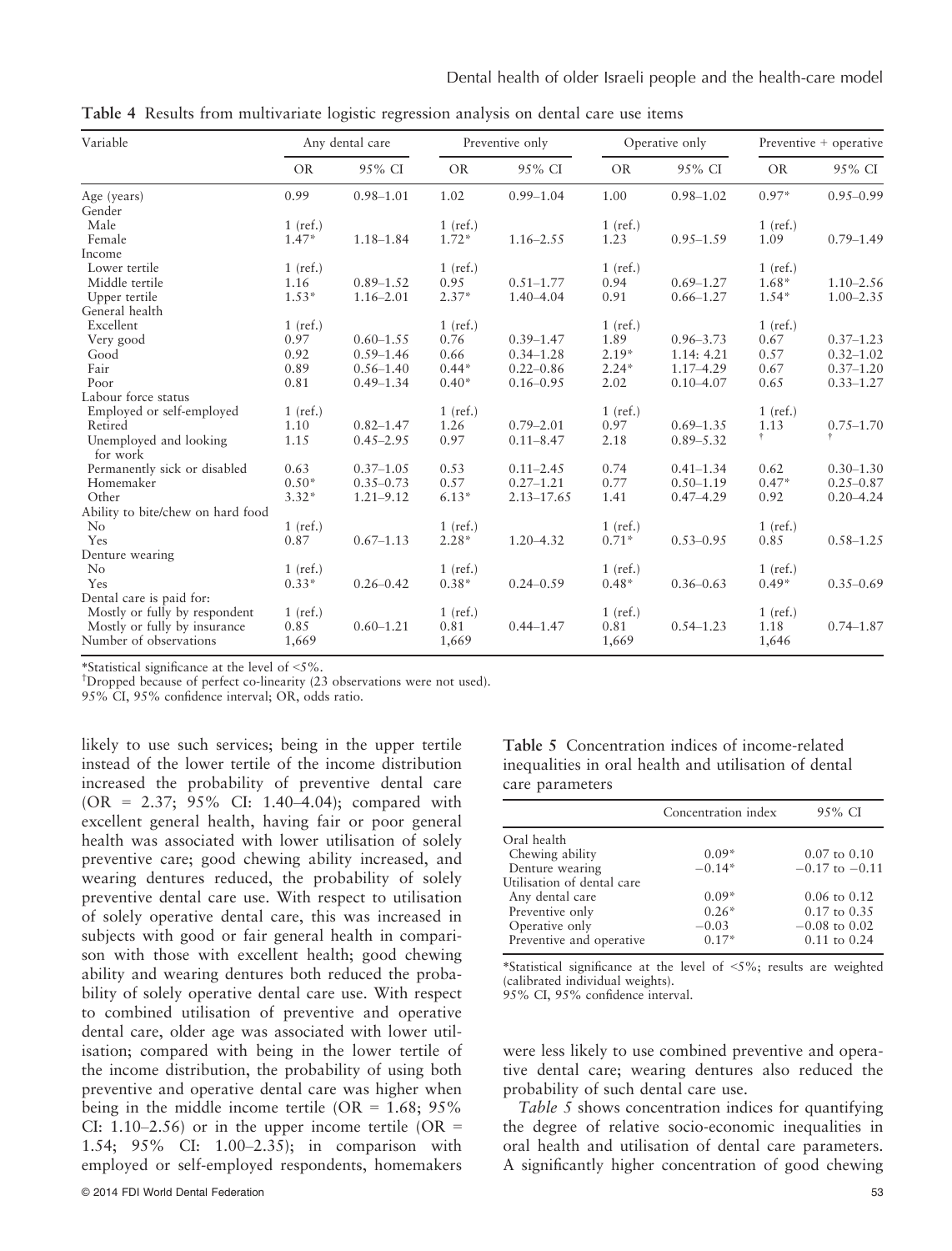ability was detected towards the upper end of the income scale (concentration index =  $0.09$ ;  $95\%$  CI: 0.07–0.10). A significantly lower concentration of denture wearing occurred towards the upper end of the income scale (concentration index  $= -0.14$ ; 95% CI:  $-0.17$  to  $-0.11$ ). Utilisation of dental care (any type) was more densely concentrated towards the upper end of the income scale (concentration index = 0.09; 95% CI: 0.06–0.12); utilisation of solely preventive care was more likely to occur towards the upper end of the income scale (concentration index: 0.26; 95% CI: 0.17–0.35); finally, combined utilisation of preventive and operative dental care was also more densely concentrated at the upper end of the income scale.

# **DISCUSSION**

In the present paper based on SHARE data, the broad picture of oral health for adult and older Israeli people appeared to be lower in general and in particular when compared with European countries. According to our findings, 70.3% of Israeli people, 50+ years of age, are able to bite/chew on hard food, 48.7% wear dentures and 43% utilise dental care (8.7% preventive only, 22% operative and 12.2% operative and preventive). A consistent and statistically significant association was revealed for income and oral health. Higher-income people reported better chewing ability  $(OR = 1.48)$ , less denture wearing  $(OR = 0.48)$ , more total dental care ( $OR = 1.53$ ), more preventive care  $(OR = 2.37)$  and more operative and preventive care  $(OR = 1.53)$ . The concentration indices for incomerelated inequalities were all significant (besides only operative care).

Comparing these results with the broader European SHARE database (14 countries), Israeli people revealed the second-lowest (70.3%) reported chewing ability, the sixth-highest (48.7%) proportion of denture wearing, the  $10^{th}$ -highest  $(43.1\%)$  dental care utilisation and the third-lowest (8.7%) preventive care utilisation<sup>23,24,29</sup>. In addition, Israeli people demonstrated the worst income-related level of inequality for chewing ability (concentration index  $= 0.09$ ), and the second-worst income-related equality for total treatment use (concentration index  $= 0.09$ ) and preventive treatment use (concentration index =  $0.26$ )  $25,26,28$ . These results indicate that, according to most criteria, the status of oral health among Israeli adults and older is far from optimal.

Although, by and large, the Israeli health-care system is socially and morally committed to good health care, the system has not historically included dental care and, at the present time, only includes children until the age of 12 years<sup>18,19</sup>. The present data clearly indicate gross inequalities based on income and a need to widen the investment and involvement of the government in a wider oral health policy. The wide vision and mission of promoting justice, equality and mutual assistance in health care should recognise oral health as an undivided and integrated component.

The present study has some limitations implied by the underlying data source (SHARE). Notably, all data are survey based and rely upon subjectively reported answers. To some extent, our results may therefore be influenced by response bias in general and on cultural differences in particular. Much has been written about cultural differences in health/disease perception<sup>35–39</sup>. Moreover, applied measures for chewing ability and denture wearing may be considered only proxy variables for oral health. To our knowledge, however, there is currently no other comparable database that would facilitate such investigations. The main advantage of our study is indeed grounded in the fact that the survey methodology and questionnaire items are uniform for all SHARE countries. This supplies and offers a unique opportunity to evaluate and compare results.

# **CONCLUSIONS**

For the older segment of the Israeli population and compared with other countries, the findings of the present study suggest a relatively low level of chewing ability, a high extent of nonpreventive dental visiting, as well as considerable inequalities in oral health and care. It seems that the Israeli health-care system may be improved even further by more comprehensive inclusion of dental care into universal health coverage.

## Acknowledgements

The present paper uses data from SHARE release 2.6.0, as of 29 November 2013. The SHARE data collection has been primarily funded by the European Commission through the 5th framework programme (project QLK6-CT-2001-00360 in the thematic programme Quality of Life), through the 6th framework programme (projects SHARE-I3, RII-CT-2006- 062193; COMPARE, CIT5-CT-2005-028857; and SHARELIFE, CIT4-CT-2006-028812) and through the 7th framework programme (SHARE-PREP, 211909; and SHARE-LEAP, 227822). Additional funding from the U.S. National Institute on Aging (U01 AG09740-13S2, P01 AG005842, P01 AG08291, P30 AG12815, Y1-AG-4553-01 and OGHA 04-064, IAG BSR06-11, R21 AG025169), as well as from various national sources, is gratefully acknowledged (see www.share-project.org for a full list of funding institutions).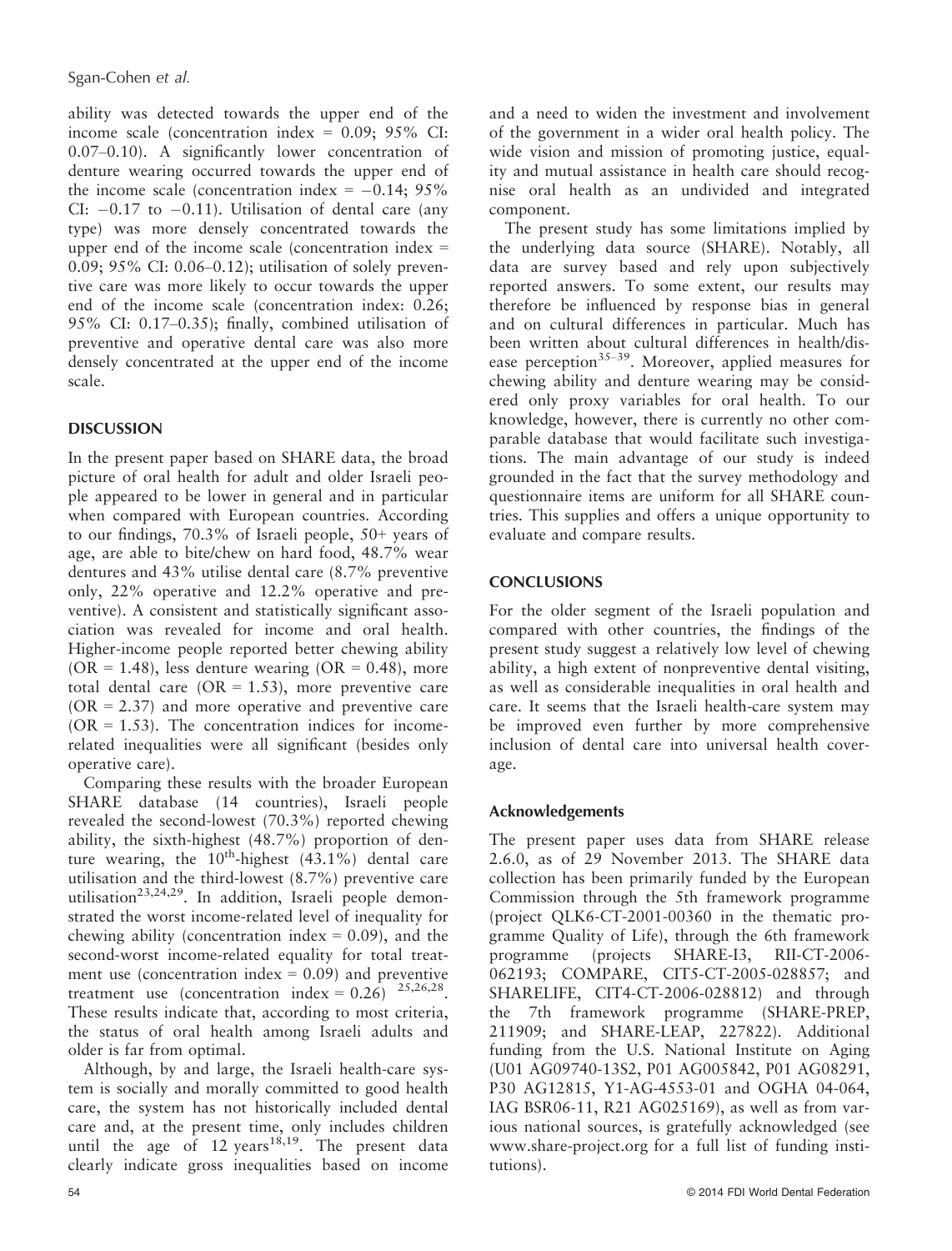#### Disclosure of Conflicts of Interests

The authors declare that there is no conflict of interest.

#### Ethics Statement

This research has been conducted in full accordance with the World Medical Association Declaration of Helsinki.

#### SUPPORTING INFORMATION

Additional Supporting Information may be found in the online version of this article:

Appendix S1. Concentration indices (95% confidence intervals) for European SHARE countries using the same parameters and methodology as in Table 5.

#### **REFERENCES**

- 1. Gerritsen AE, Allen PF, Witter DJ et al. Tooth loss and oral health-related quality of life: a systematic review and metaanalysis. Health Qual Life Outcomes 2010 8: 126.
- 2. Tu YK, Galobardes B, Smith GD et al. Associations between tooth loss and mortality patterns in the Glasgow Alumni Cohort. Heart 2007 93: 1098–1103.
- 3. Watt RG, Tsakos G, de Oliveira C et al. Tooth loss and cardiovascular disease mortality risk–results from the Scottish Health Survey. PLoS ONE 2012 7: e30797.
- 4. Aida J, Kondo K, Yamamoto T et al. Oral health and cancer, cardiovascular, and respiratory mortality of Japanese. J Dent Res 2011 90: 1129–1135.
- 5. Linden GJ, Lyons A, Scannapieco FA. Periodontal systemic associations: review of the evidence. J Clin Periodontol 2013 40 (Suppl 14): S8–S19.
- 6. Lockhart PB, Bolger AF, Papapanou PN et al. Periodontal disease and atherosclerotic vascular disease: does the evidence support an independent association?: a scientific statement from the American Heart Association. Circulation 2012 125: 2520–2544.
- 7. Marcenes W, Kassebaum NJ, Bernabe E et al. Global burden of oral conditions in 1990–2010: a systematic analysis. J Dent Res 2013 92: 592–597.
- 8. Petersen PE, Bourgeois D, Ogawa H et al. The global burden of oral diseases and risks to oral health. Bull World Health Organ 2005 83: 661–669.
- 9. Tsakos G. Inequalities in oral health of the elderly: rising to the public health challenge? J Dent Res 2011 90: 689–690.
- 10. Listl S, Birch S. Reconsidering value for money in periodontal treatment. J Clin Periodontol 2013 40: 345–348.
- 11. Listl S, Chalkley M. Provider payment bares teeth: dentist reimbursement and the use of check-up examinations. Soc Sci Med 2014 111: 110–116.
- 12. Sgan-Cohen HD, Evans RW, Whelton H et al. IADR Global Oral Health Inequalities Research Agenda (IADR-GOHIRA (R)): a call to action. J Dent Res 2013 92: 209–211.
- 13. Bloomberg Visual Data: most efficient health care countries. Available from: http://www.bloomberg.com/visual-data/bestand-worst/most-efficient-health-care-countries OECD. Accessed 23 April 2014. How's Life? 2013: OECD Publishing.
- 14. The World Bank. Mortality rate, under-5 (per 1,000 live births). World Development Indicators 2013. Available from:

http://data.worldbank.org/indicator/SH.DYN.MORT. Accessed 15 April 2014.

- 15. World Health Organization. Israel: health profile. 2013 May 2013. Available from: http://www.who.int/gho/countries/isr.pdf. Accessed 20 May 2014.
- 16. Israel Central Bureau of Statistics. Statistical Abstract of Israel 2013 (2012 census). Available: http://www.cbs.gov.il/reader/ shnaton/templ\_shnaton\_e.html?num\_tab=st02\_03&CYear=2013. Accessed 20 May 2014.
- 17. Chinitz D, Israeli A. Health reform and rationing in Israel. Health Aff (Millwood) 1997 16: 205–210.
- 18. Porath A, Lev B. The new Israeli national health insurance law and quality of care. Int J Qual Health Care 1995 7: 281–284.
- 19. Börsch-Supan A, Jürges H. The Survey of Health, Aging and Retirement in Europe - Methodology. Mannheim: MEA; 2005.
- 20. Litwin H, Sapir EV. The SHARE-Israel methodology. Social Security 2008 76: 25–41.
- 21. Borsch-Supan A, Brandt M, Hunkler C et al. Data resource profile: the Survey of Health, Ageing and Retirement in Europe (SHARE). Int J Epidemiol 2013 42: 992–1001.
- 22. Listl S. Chewing abilities of elderly populations in Europe. Int Dent J 2011 61: 175-178.
- 23. Listl S. Denture wearing by individuals among the older segment of European populations. Int J Prosthodont 2012 25: 15–20.
- 24. Listl S. Income-related inequalities in denture-wearing by Europeans aged 50 and above. Gerodontology 2012 29: e948–e955.
- 25. Listl S, Faggion CM Jr. Income-related inequalities in chewing ability of Europeans aged 50 and above. Community Dent Health 2012 29: 144–148.
- 26. Listl S, Watt RG, Tsakos G. Early life conditions, adverse life events, and chewing ability at middle and later adulthood. Am J Public Health 2014 104: e55–e61.
- 27. Listl S. Income-related inequalities in dental service utilization by Europeans aged 50+. J Dent Res 2011 90: 717–723.
- 28. Listl S, Moran V, Maurer J et al. Dental service utilization by Europeans aged 50 plus. Community Dent Oral Epidemiol 2012 40: 164–174.
- 29. Hagenaars A, De Vos K, Zaidi MA. Poverty Statistics in the Late 1980s: Research Based on Microdata. Luxembourg: Office for Official Publications of the European Communities; 1994.
- 30. Do LG, Spencer AJ, Slade GD et al. Trend of income-related inequality of child oral health in Australia. J Dent Res 2010 89: 959–964.
- 31. Perera I, Ekanayake L. Social gradient in dental caries among adolescents in Sri Lanka. Caries Res 2008 42: 105–111.
- 32. Shen J, Wildman J, Steele J. Measuring and decomposing oral health inequalities in an UK population. Community Dent Oral Epidemiol 2013 41: 481–489.
- 33. Somkotra T, Detsomboonrat P. Is there equity in oral healthcare utilization: experience after achieving Universal Coverage. Community Dent Oral Epidemiol 2009 37: 85–96.
- 34. Alonso J, Black C, Norregaard JC et al. Cross-cultural differences in the reporting of global functional capacity: an example in cataract patients. Med Care 1998 36: 868–878.
- 35. Listl S. Inequalities in dental attendance throughout the lifecourse. *J Dent Res* 2012 91: 91S-97S.
- 36. Crawford SL. The roles of biologic and nonbiologic factors in cultural differences in vasomotor symptoms measured by surveys. Menopause 2007 14: 725–733.
- 37. Garrett PW, Dickson HG, Young L et al. "The Happy Migrant Effect": perceptions of negative experiences of healthcare by